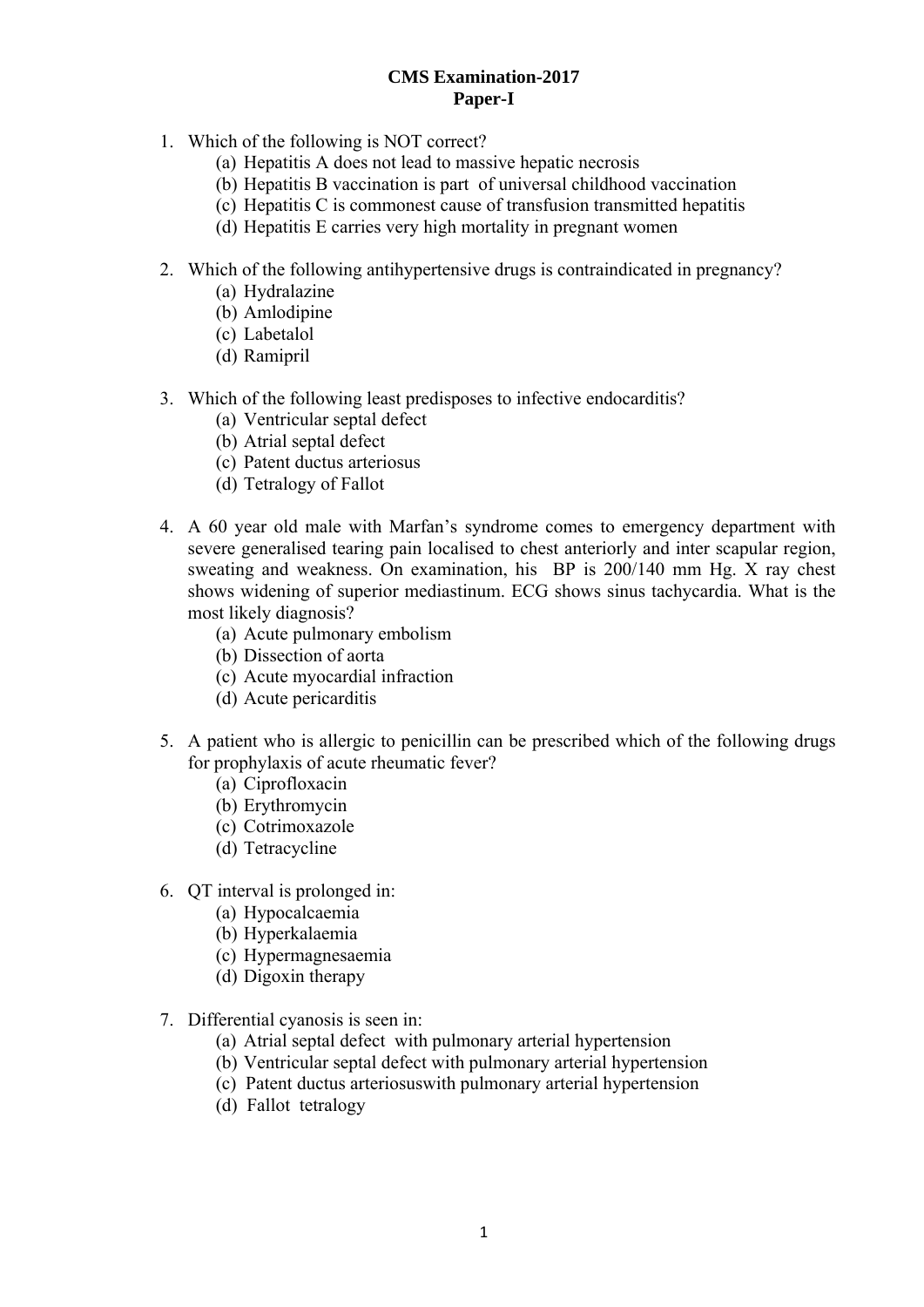- 8. Wilson's disease is characterised by all EXCEPT*:*
	- (a) Increased urinary copper
	- (b) Increased hepatic copper
	- (c) Deposition of copper in Descemet's membrane
	- (d) Increased serum ceruloplasmin
- 9. Following drugs are used for *H.Pylori* eradication EXCEPT*:*
	- (a) Amoxycillin
	- (b) Bismuth subsalicylate
	- (c) Tetracycline
	- (d) Cephalexin
- 10. A 45 year old female comes to you with dysphagia. She is found to have anaemia and koilonychia. Most likely diagnosis is:
	- (a) Plummer Vinson syndrome
	- (b) Boerhaave syndrome
	- (c) Carcinoma oesophagus
	- (d) Reflux oesophagitis
- 11. Chest tube insertion should be considered in a patient with parapneumonic effusion include the following EXCEPT*:*
	- (a) Loculated pleural effusion
	- (b) Positive Gram stain/culture of pleural fluid
	- (c) Pleural effusion is less than 10 mm thickness on decubitus
	- (d) Pleural fluid pH less than 7.20
- 12. A patient underwent hip replacement surgery. On fourth post-operative day, he had dyspnoea, pleuritic pain and haemoptysis. Most likely diagnosis is:
	- (a) Pulmonary embolism
	- (b) Pneumonia
	- (c) Pulmonary oedema
	- (d) Pericarditis
- 13. A 55 year old male with a history of chronic obstructive pulmonary disease was rushed to emergency department with increasing shortness of breath, fever and a productive cough with yellow green sputum. He has difficulty in communicating because of his inability to complete a sentence. Measurement of arterial blood gas shows pH 7.3, PaCO<sub>2</sub> 68 mmHg, HCO<sub>3</sub> 28 mmol/L, and PaO<sub>2</sub> 60 mmHg. How would you interpret this?
	- (a) Respiratory acidosis, uncompensated
	- (b) Respiratory alkalosis, uncompensated
	- (c) Respiratory acidosis, partially compensated
	- (d) Respiratory alkalosis, partially compensated
- 14. A 40 years old woman presents with hematuria, ecchymoses and menorrhagia of six months duration. What is the most likely diagnosis?
	- (a) Haemophilia A
	- (b) Haemophilia B
	- (c) Idiopathic thrombocytopaenic purpura
	- (d) Henoch Schonlein purpura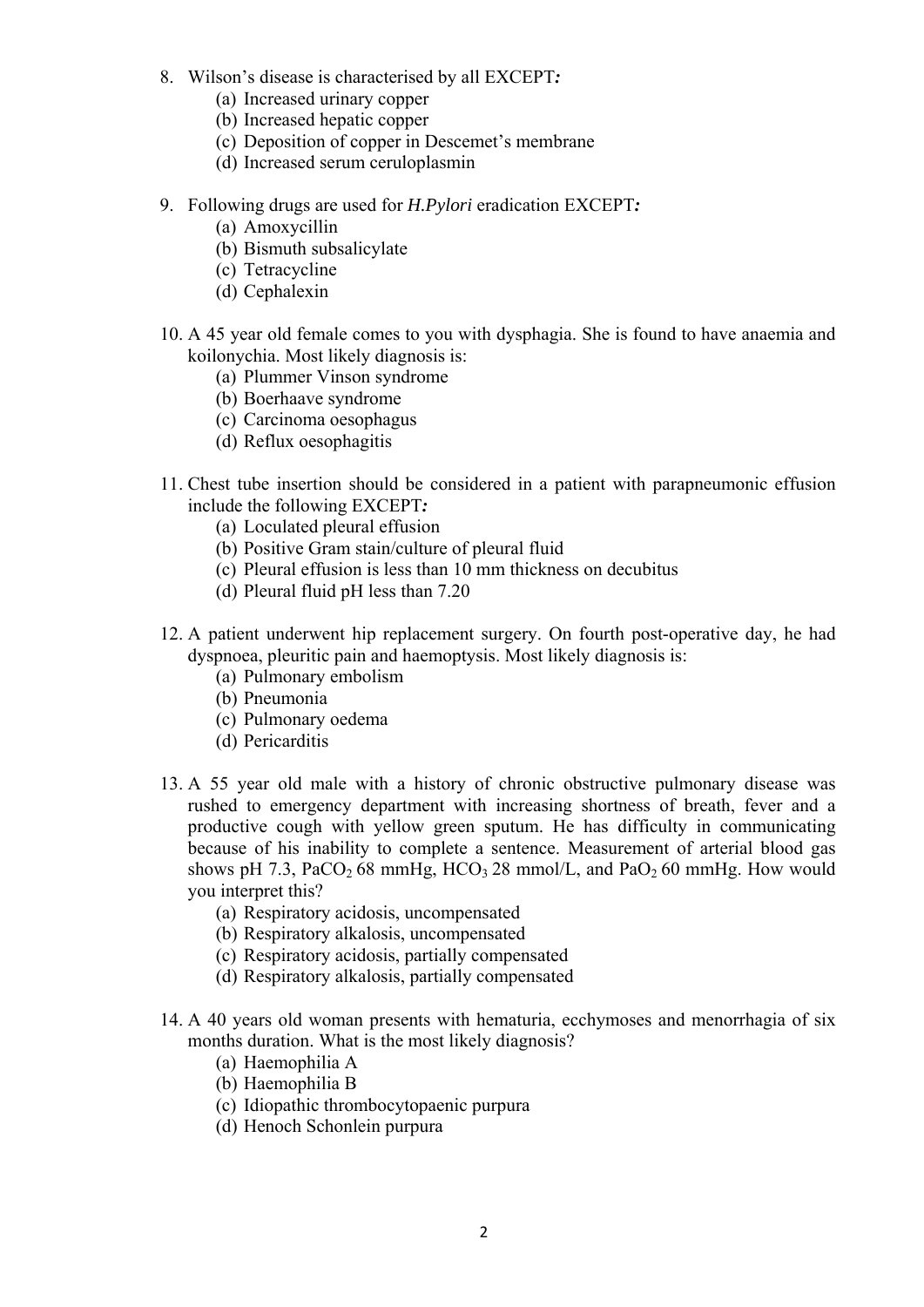- 15. Which of the following heavy metal poisoning strictly affects motor nerve ?
	- (a) Cadmium
	- (b) Mercury
	- (c) Lead
	- (d) Thallium
- 16. A patient develops skin necrosis 3 days after being started on warfarin for deep vein thrombosis. What is the most likely cause?
	- (a) Antiphospholipid antibody syndrome
	- (b) Protein C deficiency
	- (c) Disseminated intravascular coagulation
	- (d) Thrombotic thrombocytopaenic purpura
- 17. A 15 year old boy is brought to emergency with two days history of headache, vomiting and altered sensorium. His BP is 70 mmHg systolic and he has ecchymoses on his skin. Most likely organism causing his condition is:
	- *(a) Haemophilus influenzae*
	- *(b) Listeria monocytogenes*
	- (c) *Neisseria meningitidis*
	- *(d) Streptococcus pneumoniae*
- 18. A child presents with episode of hematuria soon after respiratory tract infection. What is the most likely diagnosis?
	- (a) IgA nephropathy
	- (b) Wegener granulomatosis
	- (c) Post streptococcal glomerulonephritis
	- (d) Churg Strauss syndrome
- 19. In microalbuminuria, 24 hours urinary albumin is:
	- (a) 8-10 mg
	- (b) 30-300 mg
	- (c) 300-3000 mg
	- $(d) > 3000$  mg
- 20. Following are complications of acute renal failure EXCEPT*:*
	- (a) Intravascular volume overload
	- (b) Hyponatraemia
	- (c) Hyperkalaemia
	- (d) Metabolic alkalosis
- 21. Deficiency of which vitamin causes subacute combined degeneration of spinal cord?
	- (a) Vitamin  $B_1$
	- (b) Vitamin  $B_6$
	- (c) Vitamin  $B_2$
	- (d) Vitamin  $B_{12}$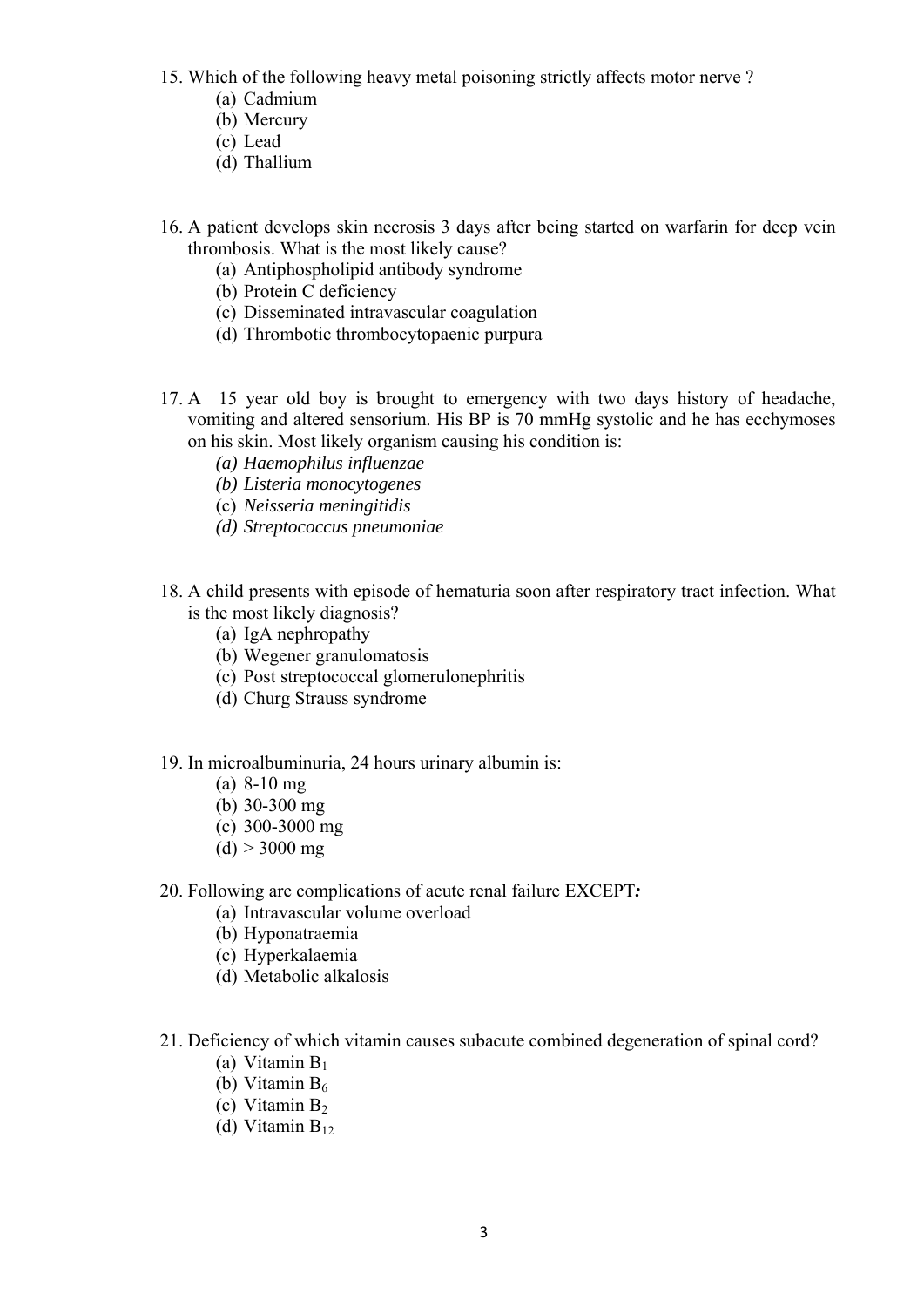- 22. Obstructive lung function tests are seen in which of the following conditions? (a) Obesity
	- (b) Kyphoscoliosis
	- (c) Pleural effusion
	- (d) Asthma
- 23. In which of the following conditions is there an increase in lung diffusion capacity?
	- (a) Emphysema
	- (b) Idiopathic pulmonary fibrosis
	- (c) Alveolar haemorrhage
	- (d) Pulmonary oedema
- 24. Which one of the following statements is correct?
	- (a) Omalizumab is an antileukotriene
	- (b) Omalizumab is a blocking antibody that neutralises circulating IgE
	- (c) Omalizumab is a newer long acting anticholinergic agent
	- (d) Omalizumab is once a day long acting beta-2 agonistic
- 25. Widespread concave ST segment elevation and PR depression in most leads except aVR lead favours the diagnosis of:
	- (a) Acute myocardial infarction
	- (b) Pericarditis
	- (c) Digoxin toxicity
	- (d) Hypertrophic obstructive cardiomyopathy
- 26. A known case of lepromatous leprosy was initiated on treatment. She developed painful erythmatous papules with fever and lymphadenopathy. What is the likely reactional state?
	- (a) Type 1 lepra reaction
	- (b) Type 2 lepra reaction
	- (c) Lucio's phenomenon
	- (d) Lupus pernio
- 27. Which of the following is *not* true regarding congestive cardiac failure in the elderly?
	- (a) Incidence rises with age
	- (b) Common causes include coronary artery disease and hypertension
	- (c) Diastolic dysfunction is often present
	- (d) Loop diuretics are usually well tolerated
- 28. Multidrug resistant tuberculosis is defined as:
	- (a) At least resistance to three or more antitubercular drugs
	- (b) At least resistance to Isoniazid, Streptomycin and Ethambutol
	- (c) At least resistance to Isoniazid and Rifampicin
	- (d) At least resistance to Streptomycin and Rifampicin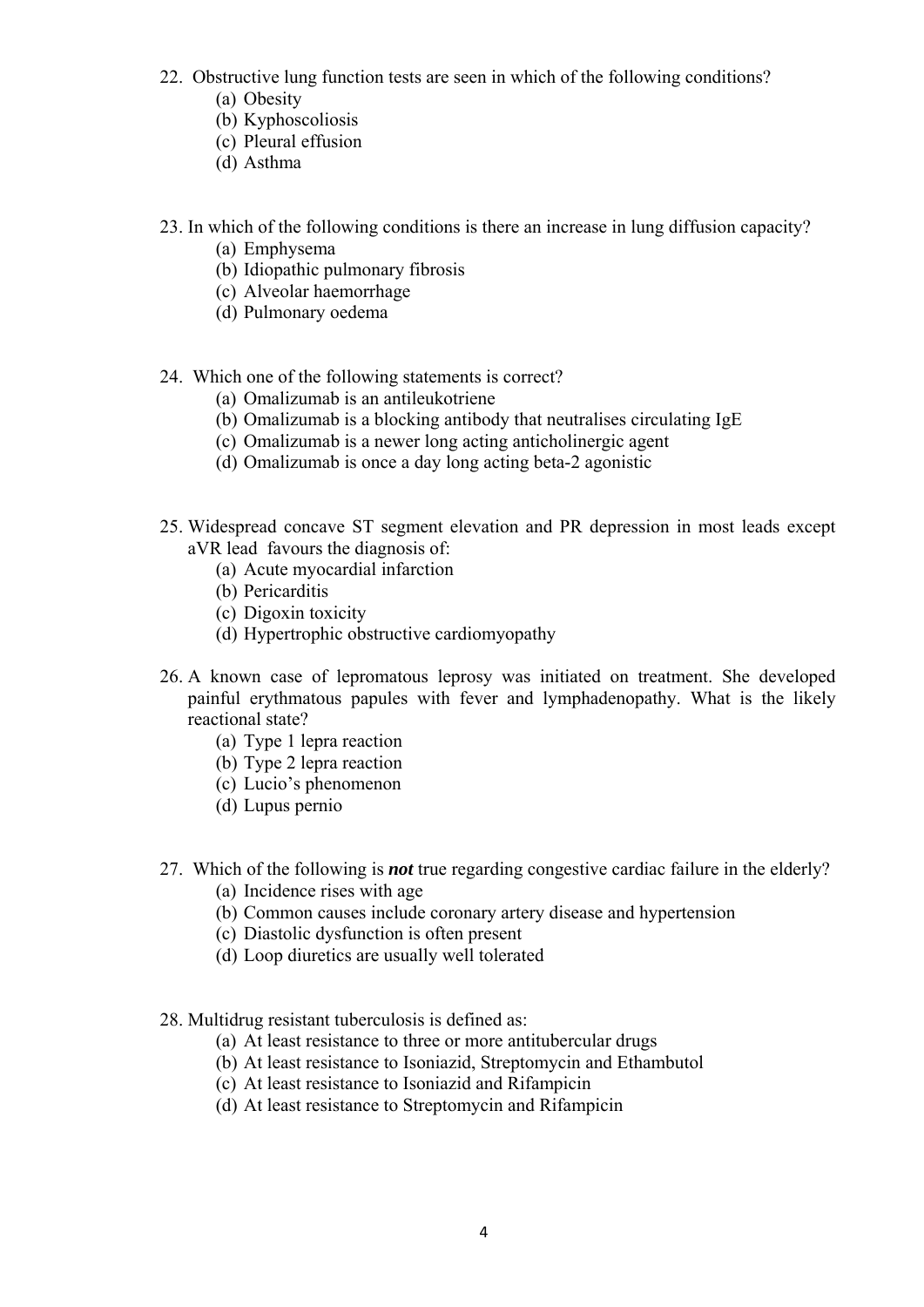- 29. Aortic stenosis is associated with:
	- (a) Pulsus paradoxus
	- (b) Pulsus parvus et tardus
	- (c) Pulsus alternates bisferens
	- (d) Pulsus bigeminus
- 30. Which of the following is associated with hypercoagulable state?
	- 1. Protein C deficiency
	- 2. Antiphospholipid syndrome
	- 3. Homocysteinemia

Select the correct answer using the code given below:

- (a) 1 only
- (b) 2 and 3 only
- (c) 1 and 3 only
- (d) 1, 2 and 3
- 31. A 20 year old male walked into outpatient department with high grade fever, cough and chest pain for one day. Chest X-ray showed consolidation of left upper zone. His respiratory rate is 22/minute, pulse rate 96/minute, BP systolic 120 mmHg and blood urea 18 mg/dl. What is his CURB score?
	- (a) 0
	- (b) 1
	- (c) 2
	- (d) 3
- 32. Which of the following conditions is an autosomal dominant disorder?
	- (a) G-6PD deficiency
	- (b) Sickel cell disease
	- (c) Fanconi anaemia
	- (d) Marfan syndrome
- 33. Consider the following statements regarding the treatment of bronchial asthma:
	- 1. Tablets of  $\beta_2$  adrenoceptor agonist are better than aerosol therapy
	- 2. Inhaled corticosteroids are contraindicated in acute severe asthma
	- 3. Oral steroids may be necessary for severe acute asthma
	- 4. Anticholinergic bronchodilators are muscarinic antagonists
	- 5. Salmeterol and formoterol are highly selective and potent long acting  $\beta_2$ adrenoceptor agonists

Which of the statements given above are true?

- (a) 1, 4 and 5 only
- (b) 3, 4 and 5 only
- (c) 1, 2 and 5 only
- (d) 1, 2 and 3 only
- 34. Acute massive pulmonary embolism is manifested by the following EXCEPT*:*
	- (a) Reduced PaO<sub>2</sub> and reduced PaCO<sub>2</sub>
	- (b) Pulmonary opacities in chest X ray
	- (c)  $S_{I}Q_{III}T_{III}$  with RBBB in ECG
	- (d) Reduced cardiac output and acute right heart failure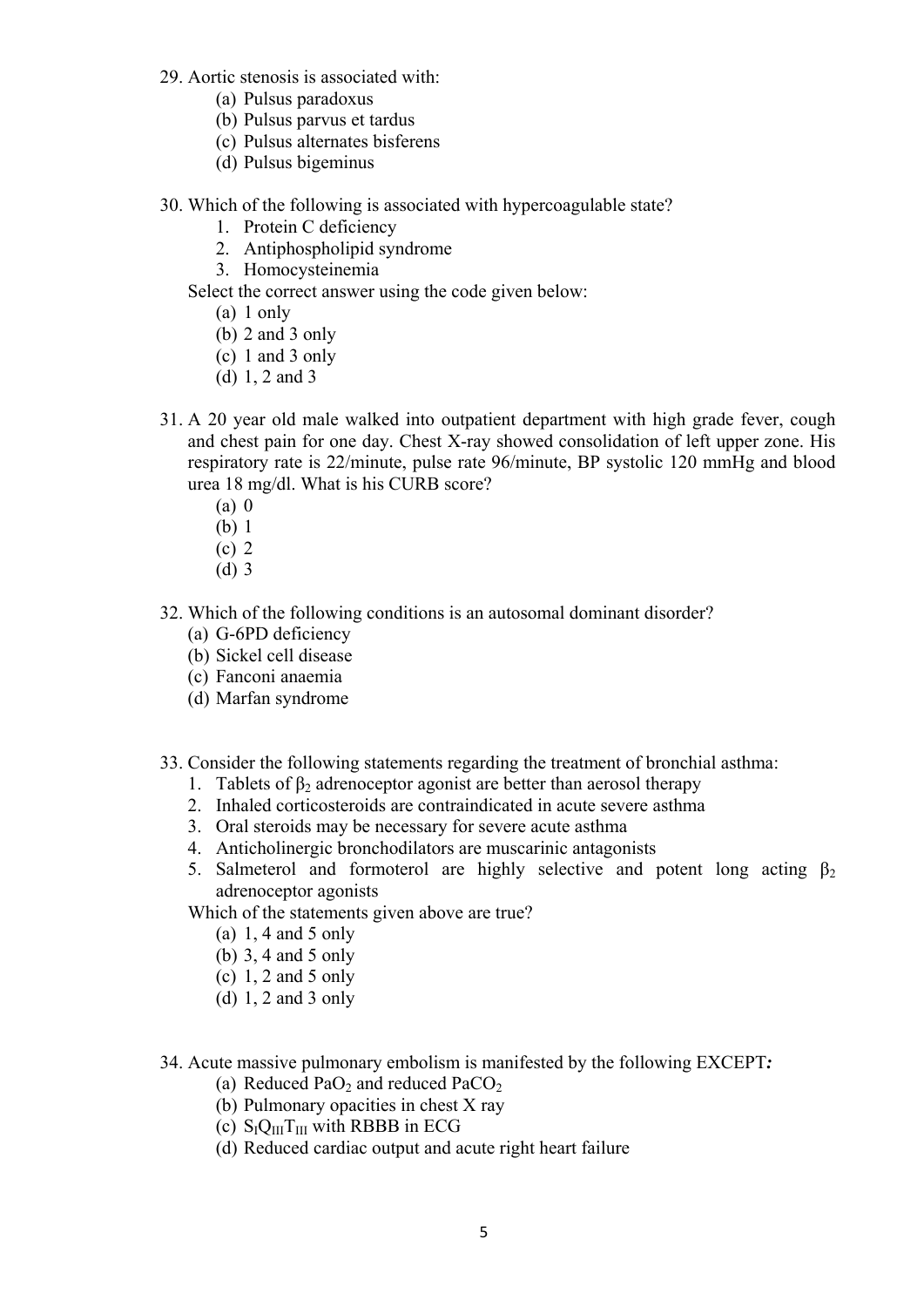- 35. The side effects of isoniazid include the following EXCEPT*:*
	- (a) Hepatitis
	- (b) Rash
	- (c) Peripheral neuropathy
	- (d) Hyperuricaemia
- 36. A patient of COPD develops a large pneumothorax during a violent bout of coughing. The most appropriate management would be:
	- 1. Simple aspiration
	- 2. Tube thoracostomy
	- 3. Pleurodesis
	- Which of the above is/are correct?
		- (a) 1 and 2
		- (b) 2 and 3
		- (c) 1 and 3
		- (d) 2 only
- 37. Carbon dioxide tension ( $PaCO<sub>2</sub>$ ) in arterial blood at sea level is:
	- (a) Less than 25 mm of Hg
	- (b) 25-35 mm of Hg
	- (c) 35-45 mm of Hg
	- (d) 45-55 mm of Hg
- 38. The volume of fresh air entering the alveoli each minute is called as:
	- (a) Dead space
	- (b) Diffusing capacity
	- (c) Alveolar ventilation
	- (d) Ventilation perfusion
- 39. Exacerbations of bronchial asthma that occur with little or no warning are called:
	- (a) Brittle asthma
	- (b) Acute severe asthma
	- (c) Poorly controlled asthma
	- (d) Nocturnal asthma

### 40. Which of the following constituents of antacid can cause constipation?

- (a) Magnesium hydroxide
- (b) Aluminium hydroxide
- (c) Calcium carbonate
- (d) Sodium bicarbonate

# 41. "TIPS" procedure in the treatment of cirrhosis liver stands for:

- (a) Transvenous intrahepatic portal shunt
- (b) Transvenous intraabdominal portal shunt
- (c) Transjugular intrahepatic portosystemic shunt
- (d) Transjugular intrahepatic peritoneal shunt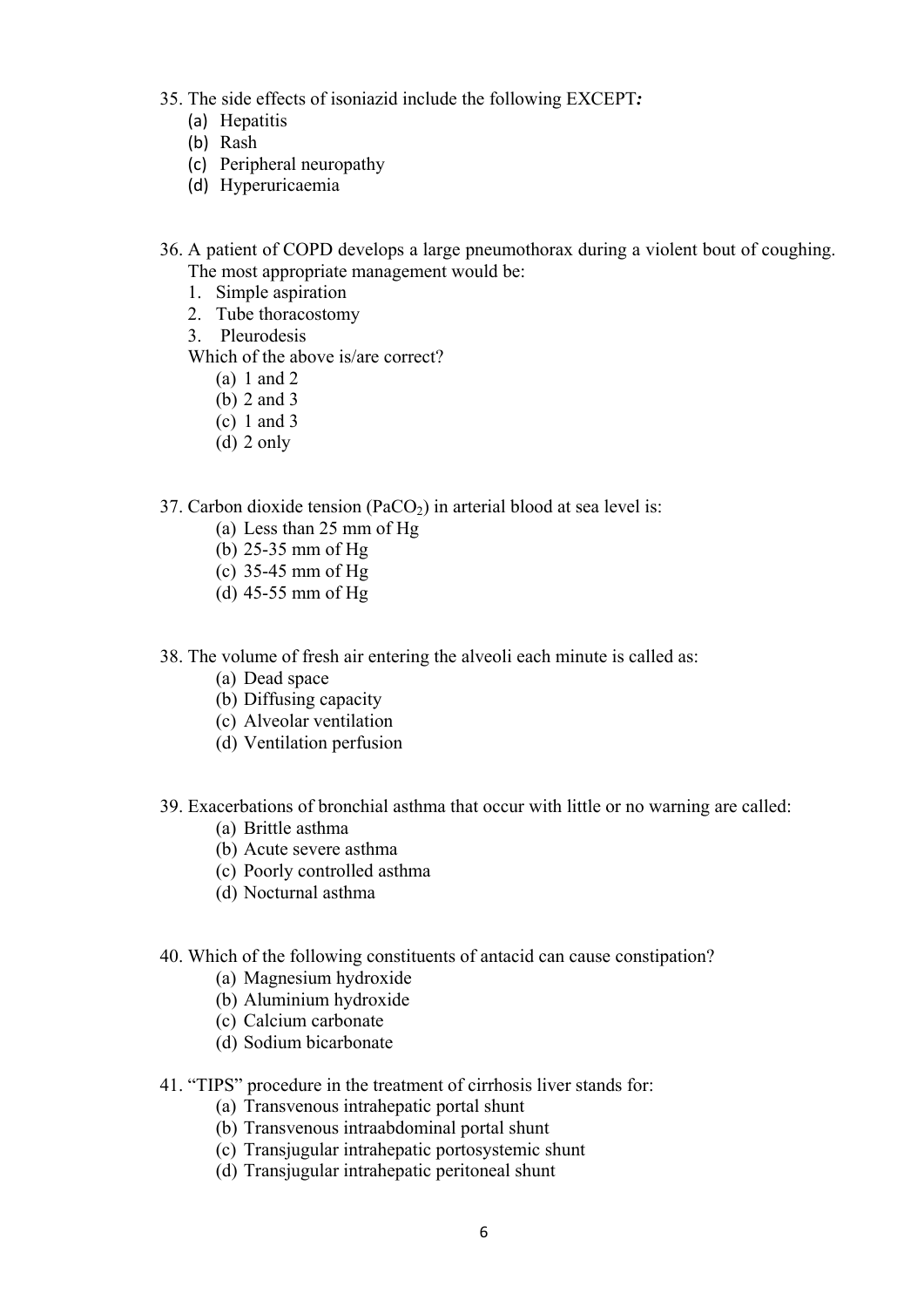- 42. The drug of choice in the treatment of oesophageal candidiasis is:
	- (a) Fluconazole
	- (b) Nystatin oral suspension
	- (c) IV amphotericin
	- (d) Griseofulvin
- 43. Which of the following statements is NOT true regarding neuroleptic malignant syndrome?
	- (a) Caused by haloperidol
	- (b) Characterized by muscle rigidity and hyperthermia
	- (c) There is stimulation of central dopamine receptors in hypothalamus
	- (d) Treated by IV dantrolene
- 44. Type IV renal tubular acidosis may be caused by all of the following EXCEPT*:*
	- (a) Low molecular weight heparin
	- (b) NSAIDS
	- (c) Penicillin
	- (d) Trimethoprim
- 45. Treatment options available for management of renal artery stenosis is/are:
	- (a) Medical treatment for hypertension by antihypertensive drugs
	- (b) Angioplasty, with or without stenting
	- (c) Renal artery bypass surgery
	- (d) All of these
- 46. A reversible cause of dementia is:
	- (a) Alzheimer disease
	- (b) Huntington chorea
	- (c) Parkinson disease
	- (d) Subdural haematoma
- 47. In Wallenberg syndrome, where is the site of lesion?
	- (a) Lateral medulla
	- (b) Medial medulla
	- (c) Pontomedullary junction
	- (d) Dorsal midbrain
- 48. The following are features of polycythaemia vera EXCEPT*:*
	- (a) Elevated red cell mass
	- (b) Normal arterial oxygen saturation
	- (c) Splenomegaly
	- (d) Elevated plasma erythropoietin levels
- 49. Which of the following conditions is associated with cigarette smoking?
	- (a) Non-specific interstitial pneumonia
	- (b) Acute interstitial pneumonia
	- (c) Cryptogenic organizing pneumonia
	- (d) Desquamative interstitial pneumonia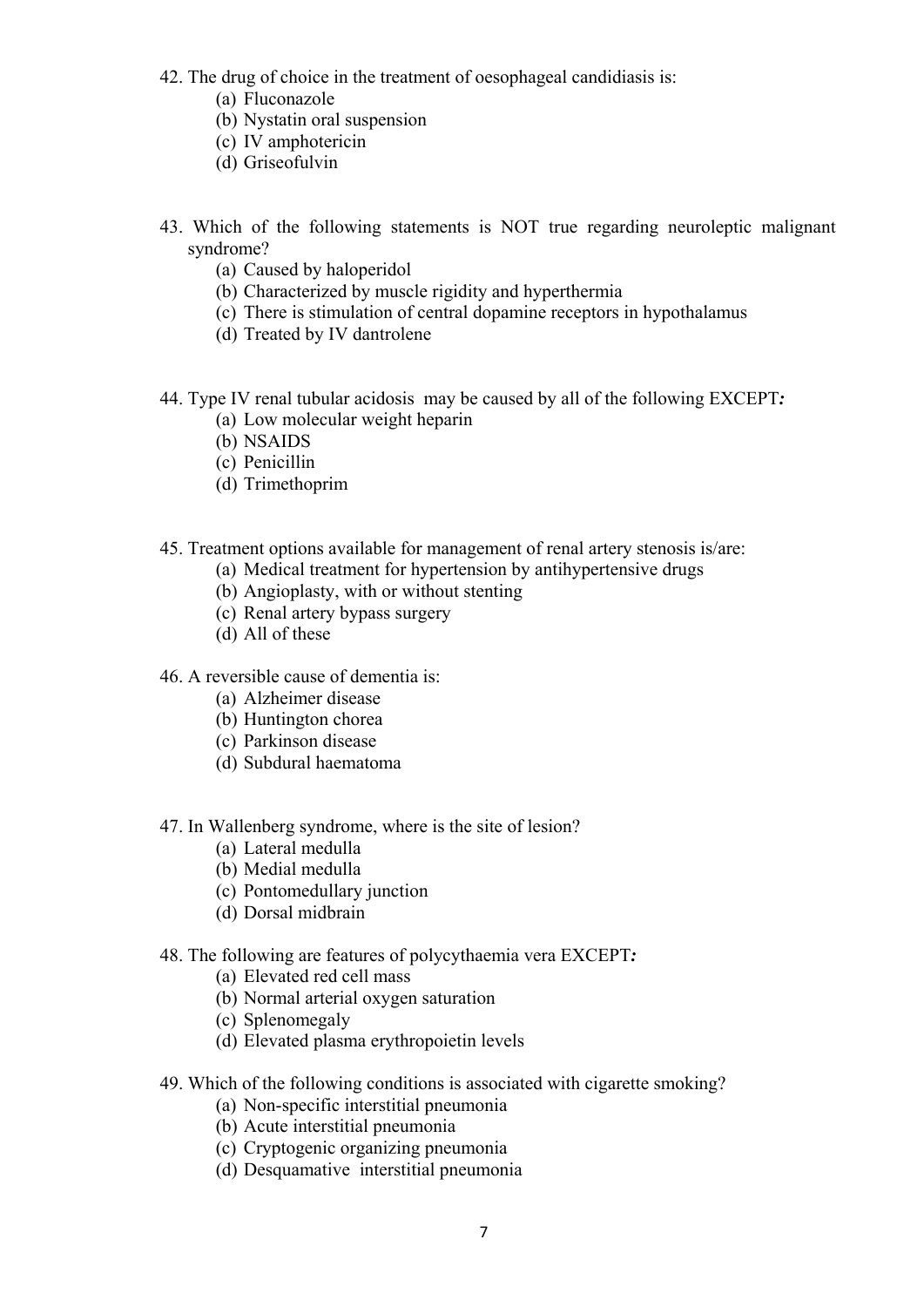- 50. Which of the following is NOT true of Wilson disease?
	- (a) There is hepatolenticular degeneration
	- (b) Autosomal recessive transmission
	- (c) Serum ceruloplasmin is increased
	- (d) Urinary copper is increased
- 51. A 55 year old patient on treatment for pulmonary tuberculosis with Rifampicin, Isoniazid, Pyrazinamide and Ethambutol complain of pain in large and small joints. Which one of the following investigations will you order?
	- (a) Serum creatinine
	- (b) Serum amylase
	- (c) SGOT/SGPT
	- (d) Serum uric acid
- 52. The following diseases can cause bullous lesions in the skin EXCEPT*:*
	- (a) Pemphigus
	- (b) Impetigo
	- (c) Toxic epidermal necrolysis
	- (d) Pityriasis rosea
- 53. Which of the following disorder is autosomal recessive?
	- (a) Cystic fibrosis
	- (b) Nail-patella syndrome
	- (c) Myotonic dystrophy
	- (d) Huntington disease
- 54. Which one of the following is the most appropriate treatment for overdose aspirin ingestion?
	- (a) Acetazolamide
	- (b) Sodium bicarbonate
	- (c) Allopurinol
	- (d) N-acetyl-cysteine
- 55. Killer T cells which are responsible for defence against intracellular pathogen are expressed by which of the following CD phenotypes?
	- (a) CD 2
	- (b) CD 5
	- (c) CD 8
	- (d) CD 10
- 56. Intravenous immunoglobulin therapy is approved in the following conditions EXCEPT*:*
	- (a) Kawasaki disease
	- (b) Severe rheumatoid arthritis
	- (c) Guillain Barre syndrome
	- (d) Dermatomyositis
- 57. Which of the following does NOT cause small vessel vasculitis?
	- (a) Churg Strauss Syndrome
	- (b) Henoch-Schonlein purpura
	- (c) Kawasaki disease
	- (d) Granulomatosis with polyangiitis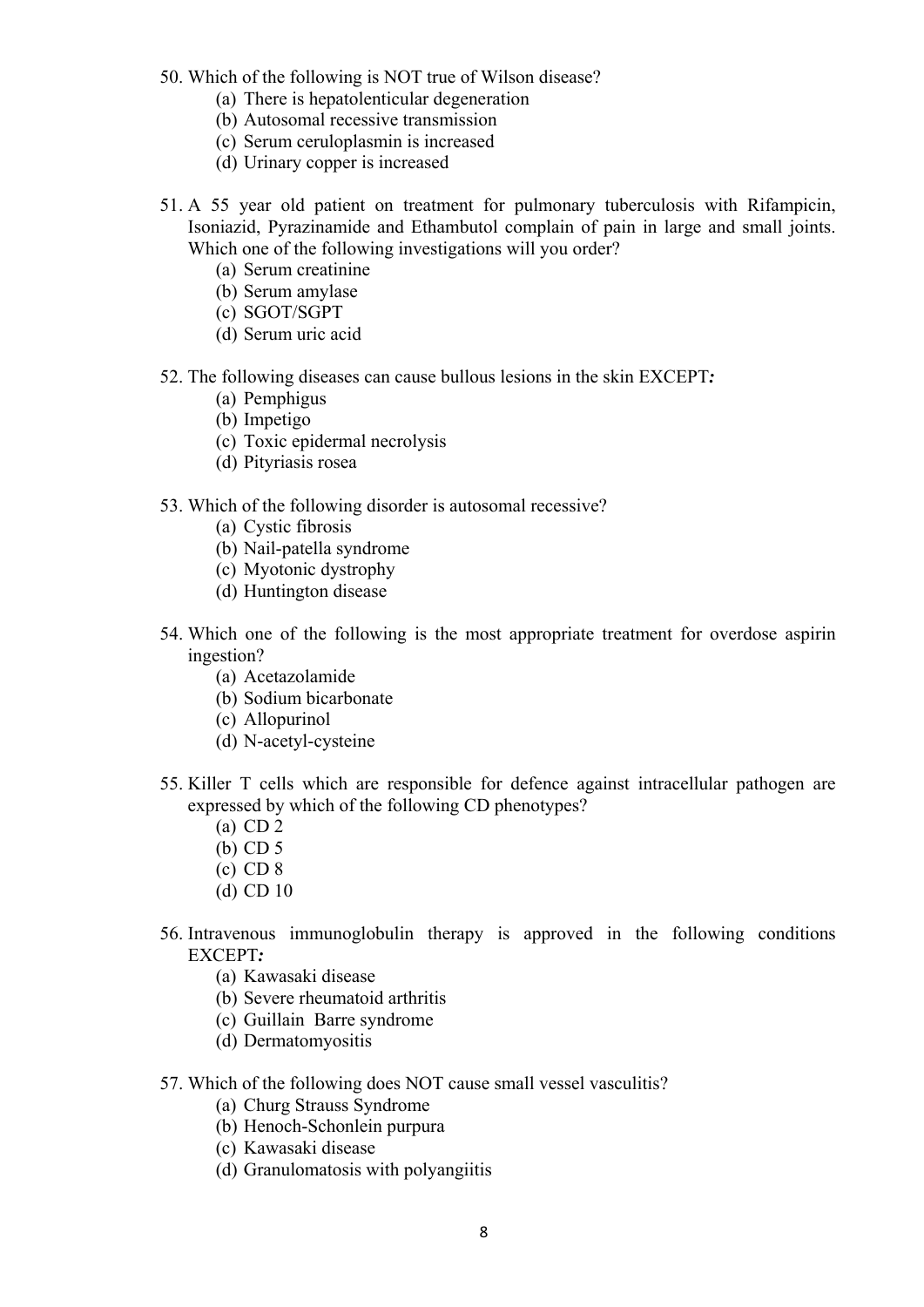- 58. Most common cells in peripheral blood smear of chronic myeloid leukemia are:
	- (a) Myeloblasts
	- (b) Promyelocytes
	- (c) Metamyelocytes
	- (d) Neutrophils
- 59. Consider the following statements about infective endocarditis:
	- 1. Modified Duke criteria are used for clinical diagnosis
	- 2. Echocardiographic findings form one of the major Duke criteria
	- 3. Presence of one major and two minor criteria is considered as diagnostic of endocarditis
	- 4. Presence of glomerulonephritis is a minor Duke criterion

Which of the statements given above are correct?

- (a) 1, 2 and 3 only
- (b) 1, 2 and 4 only
- (c) 3 and 4 only
- (d) 1, 2, 3 and 4
- 60. A 16 year old had an acute episode of dyspnoea, wheezing and coughing during early morning hours. The episode resolved spontaneously. What is the likely diagnosis?
	- (a) Pulmonary oedema
	- (b) Asthma
	- (c) Panic attack
	- (d) Pneumonia
- 61. An elderly patient had cerebrovascular accident which was diagnosed as ischaemic in nature. Which of the following is a contraindication for thrombolysis?
	- 1. Onset of symptoms to time of drug administration is  $\leq 4.5$  hours
	- 2. Gastrointestinal bleeding in preceding 21 days
- Select the correct answer using the code given below:
	- (a) 1 only
	- (b) 2 only
	- (c) Both 1 and 2
	- (d) Neither 1 nor 2

62. Consider the following insulin preparations:

- 1. Aspart
- 2. Glulisine
- 3. Detemir
- 4. Regular
- Which of the above are considered short acting insulin?
	- (a) 1 and 2 only
	- (b)  $3$  and  $4$  only
	- (c) 1, 2 and 4 only
	- (d) 1, 2, 3 and 4
- 63. A middle aged male known smoker presented with recurrent sinusitis, haemoptysis, haematuria, arthralgia and palpable purpura. What is the most likely diagnosis?
	- (a) Wegener granulomatosis
	- (b) Goodpasture syndrome
	- (c) Polyarteritis nodosa
	- (d) Systemic lupus erythematosus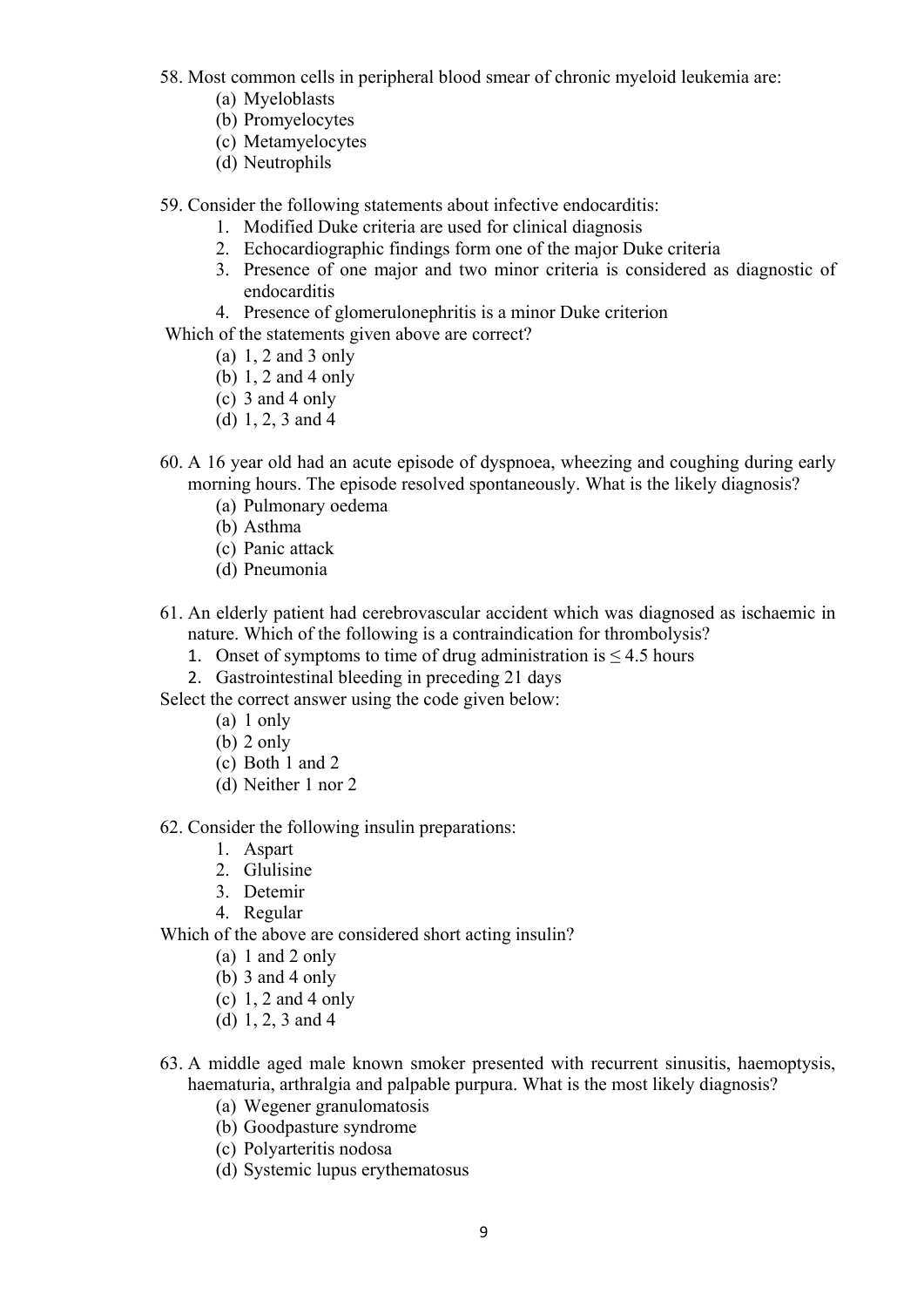- 64. A patient presents with diarrhoea, steatorrhea and weight loss. Which of the following diseases is LEAST possible?
	- (a) Whipple disease
	- (b) Tropical sprue
	- (c) Celiac disease
	- (d) Menetrier disease
- 65. Consider the following statements regarding post-streptococcal glomerulonephritis (PSGN) :
	- 1. Immunosupressive therapy is effective
	- 2. PSGN develops one to three weeks after streptococcal pharyngitis
	- 3. PSGN develops two to six weeks after impetigo
	- 4. The classic presentation is acute nephritis
	- Which of the statements given above are correct?
		- (a) 1, 2 and 3 only
		- (b) 2, 3 and 4 only
		- (c) 1 and 4 only
		- (d) 1, 2, 3 and 4
- 66. A patient with long term implantable cardioverter defibrillator device developed neck and facial swelling, hoarseness of voice, nasal congestion, dysphagia and haemoptysis. The facial swelling increased on supine position. This patient most likely developed:
	- (a)Cardiac tamponade
	- (b)Intracardiac thrombosis
	- (c)Superior vena cava obstruction
	- (d)Pulmonary thromboembolism
- 67. A patient of AIDS developed ophthalmoplegia, ataxia and global confusion. He is likely to have the deficiency of:
	- (a) Biotin
	- (b) Niacin
	- (c) Pyridoxine
	- (d) Thiamine
- 68. An elderly male presents with persistent productive cough with large volume purulent sputum production. He has had several episodes in the past. He also had digital clubbing. He is a case of:
	- (a) Empyema
	- (b) Bronchiectasis
	- (c) Bronchopneumonia
	- (d) Necrotising pneumonia
- 69. A chemical factory worker has acute onset dyspnoea with fever, chills, and malaise, following a few hours of exposure to a new chemical. These symptoms resolve in four to five days after removal from exposure. He is likely to have:
	- (a) Hypersensitivity pneumonitis
	- (b) Atypical pneumonia
	- (c) Cryptogenic organising pneumonia
	- (d) Non-specific interstitial pneumonia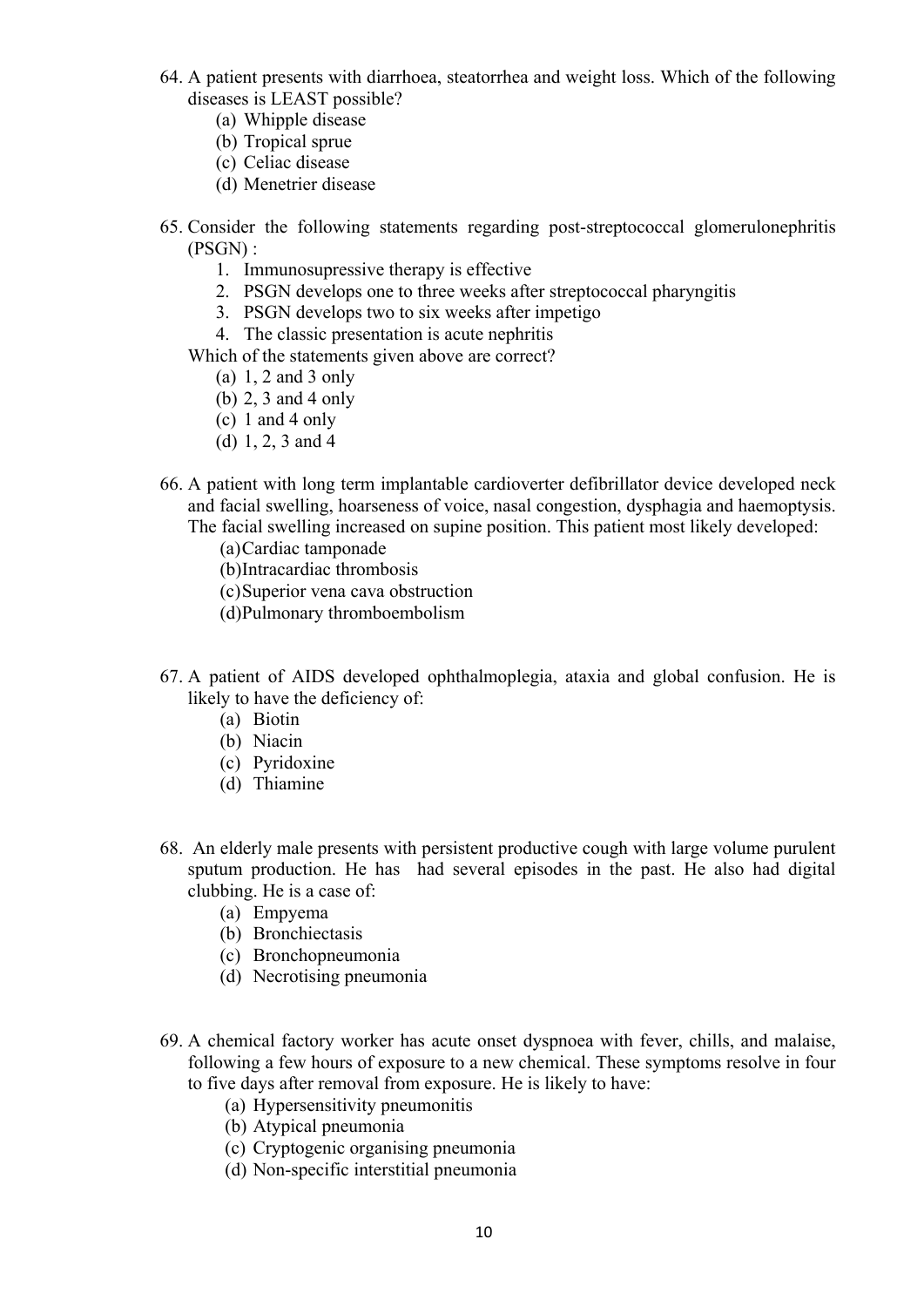- 70. A 25 year old man presents with nausea, vomiting and diarrhoea with crampy abdominal pain. He gives history of consumption of rice preparation in his last meal. What is the likely organism causing the above complaints?
	- *(a) Clostridium perfringens*
	- (b) *Bacillus cereus*
	- *(c) Staphylococcus aureus*
	- *(d) Campylobacter jejuni*

71. A five year old child was diagnosed with nephrotic syndrome, 18 months back. He was treated and successfully went into remission at that time. Following, the initial episode, the child has had 3 relapses, each of which was successfully treated with oral prednisolone ( $60$ mg/m<sup>2/</sup>24h) until remission, followed by  $40$ mg/m<sup>2</sup> single dose, alternate days for four weeks. What is the diagnosis?

- (a) Nephrotic syndrome, infrequent relapses
- (b) Nephrotic syndrome, frequent relapses
- (c) Nephrotic syndrome, steroid dependent
- (d) Nephrotic syndrome, steroid resistant

72. A 7 year old girl presents to you with non-specific abdominal pain, mild abdominal distension, and not growing well. The child weighs 14 kg and height is 95 cm. Systemic examination is normal. The haemoglobin was 7.5 g/dL (microcytic hypochromic RBCs) and has not responded to iron therapy. Which of the following will be the first investigation you will like to do for diagnosing the condition?

- (a) Bone marrow aspiration
- (b) Tissue transglutaminase antibodies
- (c) Lower GI contrast examination
- (d) Colonoscopy/sigmoidoscopy

73. A seven year old boy weighing 20 kg presented with bleeding from upper GI tract (haemetemasis) for last 18 hours. On examination, PR-86/m, RR-16/m and BP-100/70 mmHg; and spleen is palpable 5 cm below costal margin. There is no other abnormality. Liver function tests are normal. What is the next best step in management?

- (a) Fluid resuscitation with crystalloids
- (b) Intravenous vasopressin
- (c) Intravenous propranolol
- (d) Transdermal nitroglycerine

74. A seven year old girl presents in emergency room with hypertension, lethargy, headache, seizures, and visual disturbances. Fundus examination reveals haemorrhages and exudates. Which of the following treatment regimen will be the most appropriate for this child?

- (a) Sublingual nifedipine
- (b) Intravenous labetalol infusion
- (c) Intravenous minoxidil
- (d) Furosemide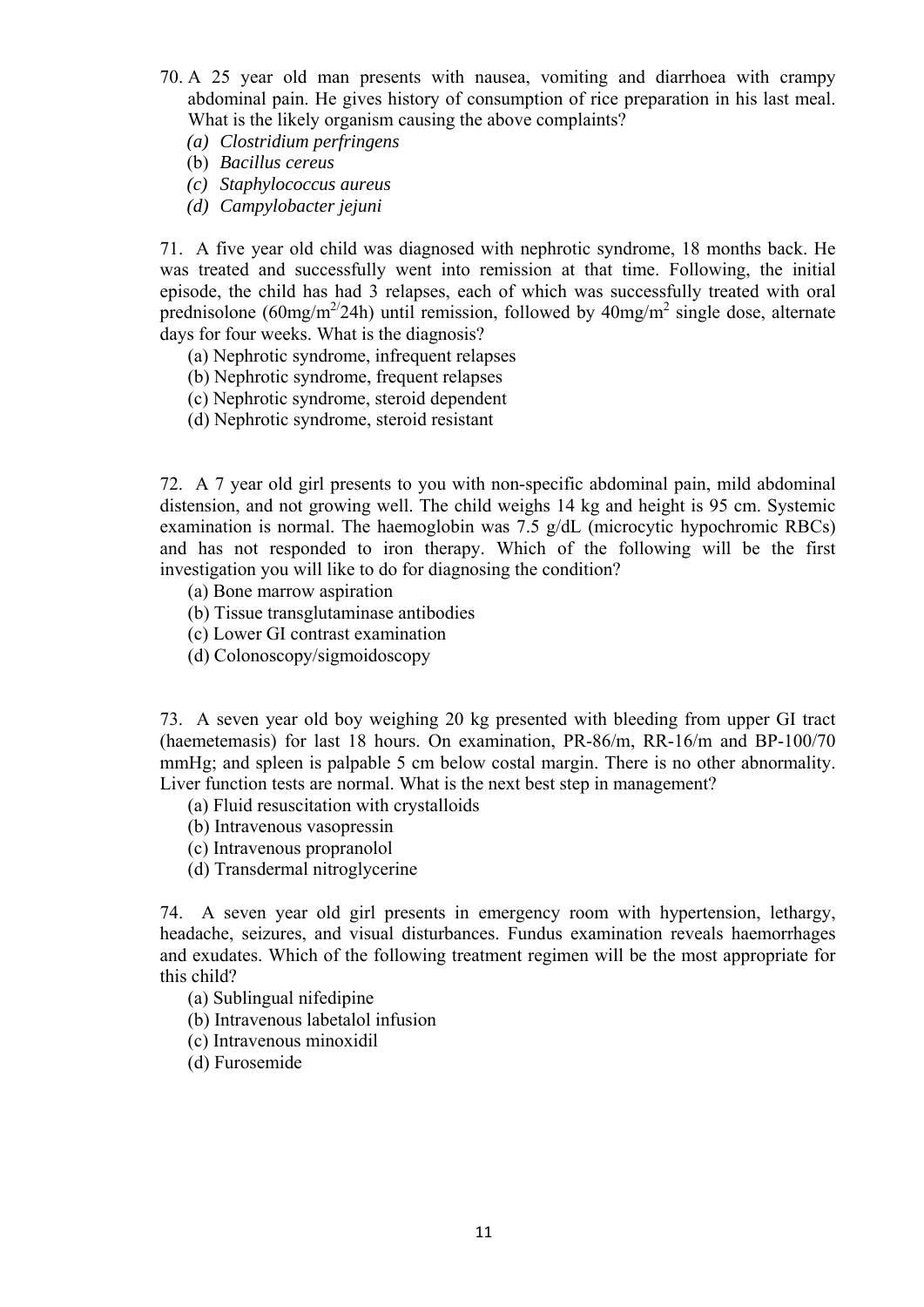75. On routine newborn screening at day 3 of life, the baby was found to have TSH level 40mU/L. What should be the next step?

(a) Repeat thyroid profile within one week

(b) Start child on thyroxine immediately

- (c) Repeat thyroid profile after four weeks
- (d) Repeat thyroid profile/ start thyroxine, if the child has clinical features of congenital hypothyroidism, otherwise wait and watch

76. A five year old girl is brought to you with history of fever for seven days associated with rash, anorexia, myalgia and petechial haemorrhages. Which of the following investigations will be most appropriate for making a diagnosis of dengue fever?

(a) Detection of NS1 antigen

- (b) Platelet count
- (c) IgG capture ELISA
- (d) Detection of IgM antibodies for dengue

77. An eight year old boy was diagnosed to have *P.vivax* malaria and was treated with appropriate dosages of chloroquine. The fever subsided but recurred after 3 weeks. Peripheral smear was again positive for P.vivax. This child should now be treated as a case with

(a) Relapse

- (b) Recrudescence
- (c) Either relapse/recrudescence
- (d) Fresh infection

78. A two day old neonate is brought with cyanosis, single second heart sound, and pansystolic murmur on the left sternal border. ECG reveals left axis deviation, right atrial overload and left ventricular hypertrophy. What is the most likely diagnosis?

- (a) Tetrology of Fallot
- (b) Tricuspid atresia
- (c) Transposition of great arteries
- (d) Total anomalous pulmonary venous connection

79. A three year old girl is brought with complaint of not being able to ever stand or walk. She achieved head control at one year of age. Examination reveals generalised hypotonia, brisk knee jerk, and ankle clonus. What is the likely diagnosis?

- (a) Cerebral palsy
- (b) Spinal muscular atrophy
- (c) Congenital hypothyroidism
- (d) Congenital myotonic dystrophy

80. A child presents with sensations of itching, burning and a probable foreign body beneath the eyelids. Examination reveals photophobia, large oval follicles within the conjunctiva and preauricular adenopathy. The most likely diagnosis is:

- (a) Epidemic keratoconjunctivitis
- (b) Vernal conjunctivitis
- (c) Trachomatous conjunctivitis
- (d) Phlyctenular conjunctivitis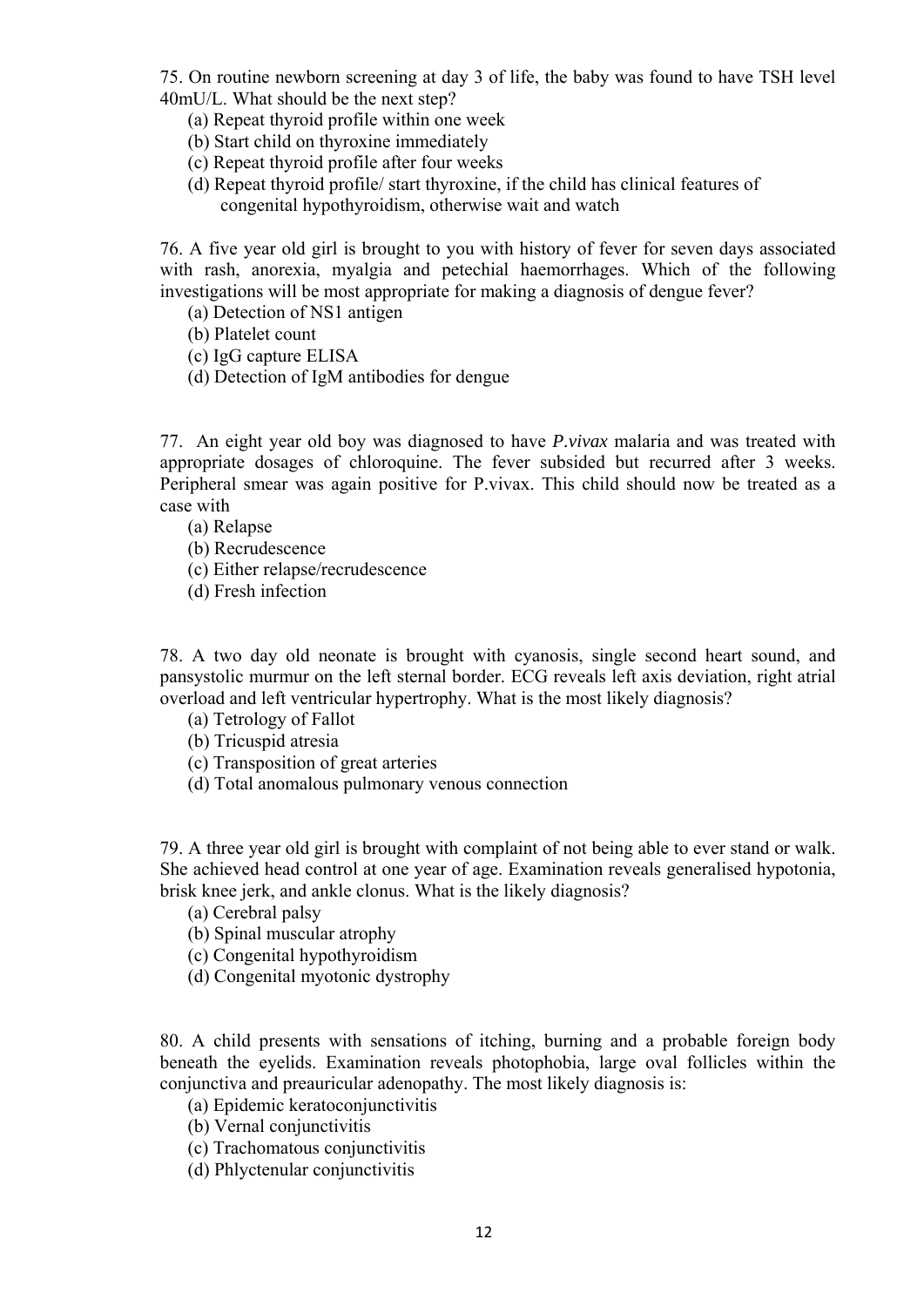81. A seven year old boy presents with acute onset of mild intermittent pain in the right groin and a limp. Abduction and internal rotation of the hip were restricted on the affected side. There was no fever. Radiographs of the pelvis were normal. The most likely diagnosis is :

(a) Transient monoarticular synovitis

- (b) Legg Calve Perthes disease
- (c) Slipped capital femoral epiphyses
- (d) Osteochondritis dissecans

82. A child is brought with history of ingestion of an unknown substance. On examination child has excess salivation, lacrimation, miosis, gastrointestinal cramps and emesis. What was the most likely substance ingested?

- (a) Carbamates
- (b) Phenothiazines
- (c) Opioids
- (d) Tricyclic antidepressants

83. A term newborn presents with respiratory failure which is refractory to mechanical ventilation, surfactant replacement therapy, glucocorticoid administration and extra corporeal membrane oxygenation. The most likely diagnosis is:

- (a) Surfactant Protein B deficiency
- (b) Primary ciliary dyskinesia
- (c) Persistent tachypnea of infancy
- (d) Lymphocytic interstitial pneumonitis

84. A child after snake bite develops petechiae and ecchymosis on the skin. In addition, child develops bleeding from venipuncture site and oliguria. The most likely snake species is:

- (a) Pit viper
- (b) Cobra
- (c) Mamba
- (d) Python

85. A six year old boy presents with short neck, low hairline and restriction of neck movements. The child also has Sprengel anomaly, scoliosis, and fused cervical vertebrae. The most likely diagnosis is:

- (a) Atlantoaxial instability
- (b) Klippel Feil syndrome
- (c) Noonan syndrome
- (d) Sandifer syndrome

86. A 10 year old boy presents with recurrent bouts of nasal congestion, itching, sneezing, clear rhinorrhoea and conjunctival irritation. On examination he has conjunctival hyperaemia, allergic gape and a transverse nasal crease. Which of the following drugs is preferred for management of this child?

- (a) Diphenhydramine
- (b) Fluticasone
- (c) Cetirizine
- (d) Ipratropium bromide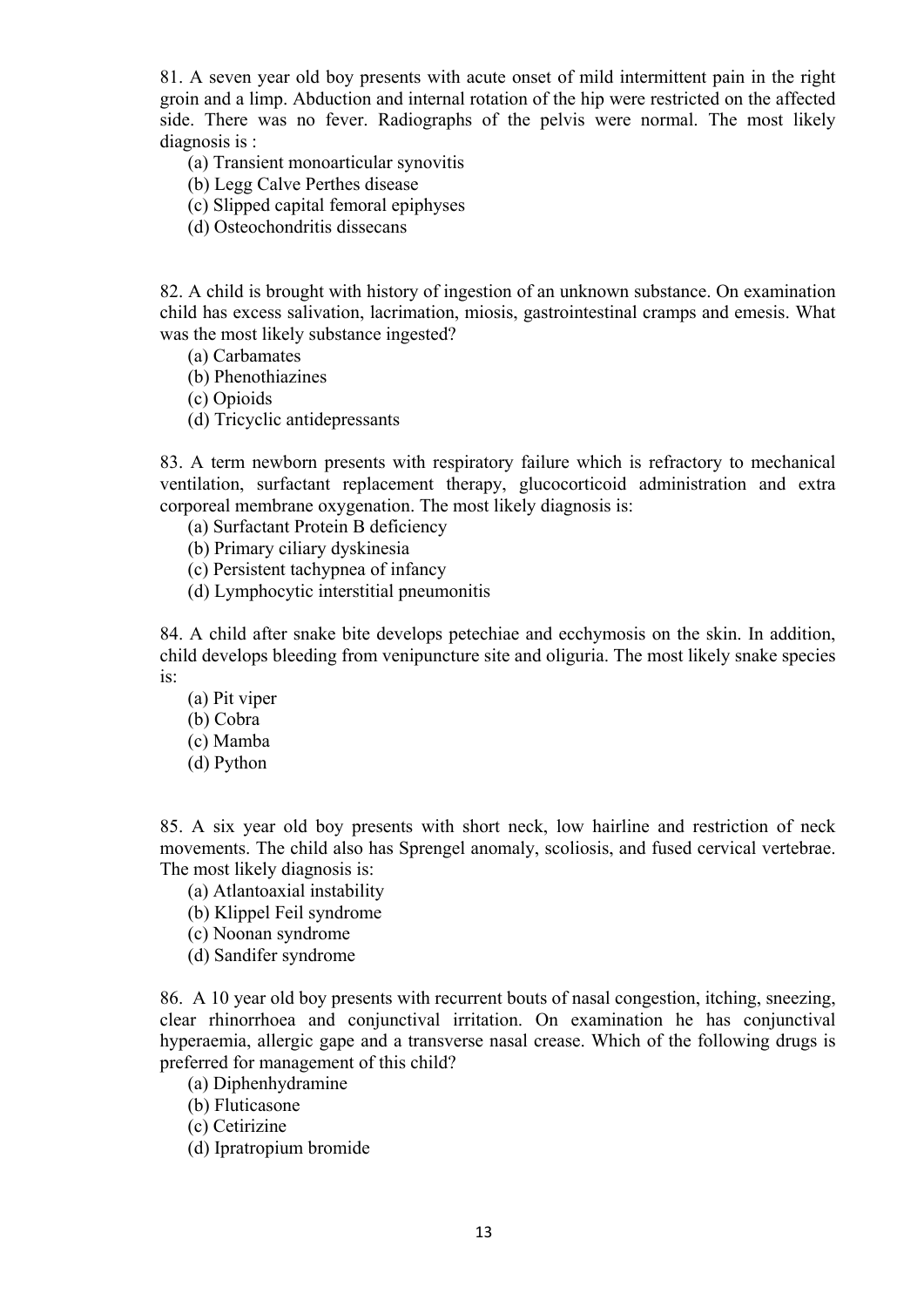87. A two year old child presents with partial albinism and susceptibility to infection. Peripheral smear examination reveals giant peroxidise positive lysosomal granules in granulocytes. Which of the following is most likely diagnosis?

- (a) Angelman Syndrome
- (b) Hermansky Pudlak Syndrome
- (c) Waardenburg Syndrome
- (d) Chediak Higashi syndrome

88. A one year old child on exclusive milk feeds presents with constipation. On examination there is no fecal impaction. What is the next step in management?

- (a) Oral lactulose
- (b) Increasing intake of vegetables and cereals
- (c) Colonic enemas using polyethylene glycol
- (d) Milk of Magnesia

89. A six year old boy presents with generalized seizure disorder and hypo pigmented skin lesions. On examination he has tiny red nodules over the nose and cheeks. The most likely diagnosis is:

- (a) Tuberous sclerosis
- (b) Sturge Weber disease
- (c) PHACE Syndrome
- (d) Neurofibromatosis

90. Which of the following can cause bilateral sensorineural hearing loss?

- (a) Histiocytosis
- (b) Cholesteatoma
- (c) Loop diuretics
- (d) Glomus tumors
- 91. The joint sitting of Parliament for transacting a legislative business is presided over by:
	- (a) The President of India
	- (b) The Vice President of India
	- (c) The Prime Minister of India
	- (d) The Speaker of Lok Sabha

92. Recently, a massive coral bleaching has been reported in the 'Great Barrier Reef'. It is located near the coast of:

- (a) Queensland
- (b) Maldives
- (c) Hawaii
- (d) Andaman

## 93. Who is the first Law Officer of the Government of India?

- (a) Chief Justice of India
- (b) Attorney General of India
- (c) Law Secretary
- (d) Union Law Minister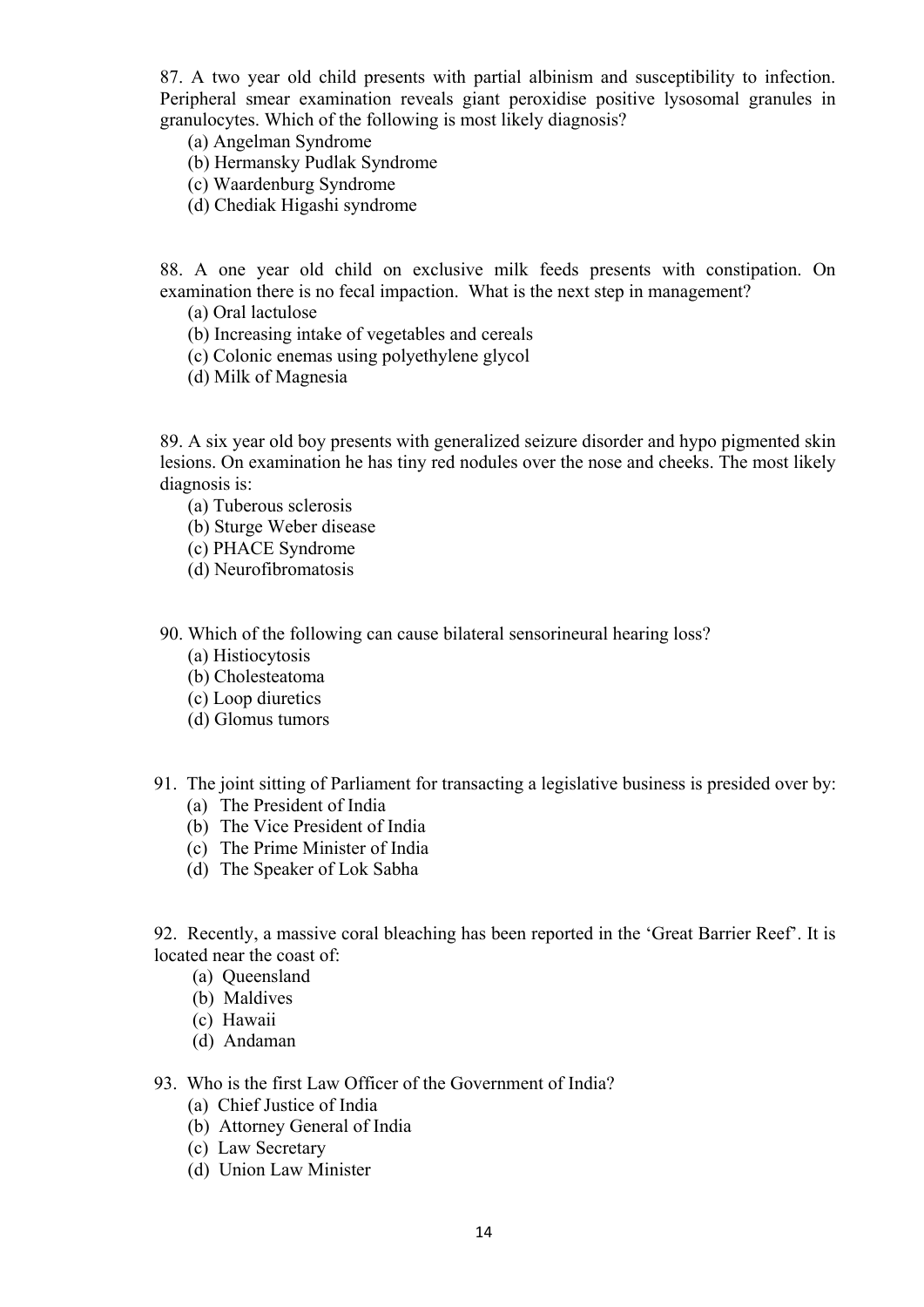94. In the context of Genetic Engineering, scientists have developed a new computational method called 'Target Finder' which can predict where non- coding DNA interacts with genes. Which of the following is a likely advantage of this?

- (a) Artificial induction of beneficial mutations so as to develop high-yielding varieties
- (b) Finding new drug targets to treat some genetic diseases
- (c) Rapid cloning of domesticated animals
- (d) All of these
- 95. Consider the following:
	- 1. Gold
	- 2. Platinum
	- 3. Silver

Which of the above is/are found in e-waste?

- (a) 1 and 2 only
- (b) 3 only
- (c)  $1, 2$  and 3
- (d) None

96. "Boil a small quantity of khoya with some water, cool and add a few drops of iodine solution and see the formation of blue colour". This is the test to find the presence of which of the following?

- (a) Fructose
- (b) Gram flour
- (c) Starch
- (d) Urea

97. Which of the following CANNOT be used as a biofertilizer in rice cultivation?

- (a) Azolla
- (b) Azospirillum
- (c) Blue green algae
- (d) Rhizobium

98. Groundwater in many areas in West Bengal has been contaminated leading to a large number of cases of poisoning. What is the substance responsible for such cases?

- (a) Arsenic
- (b) Cyanide
- (c) Polonium
- (d) Lead

99. For acquiring ethanol for blending with petrol, the oil companies in India depend on:

- (a) Cosmetic industry
- (b) Food processing plants
- (c) Fertilizer factories
- (d) Sugar mills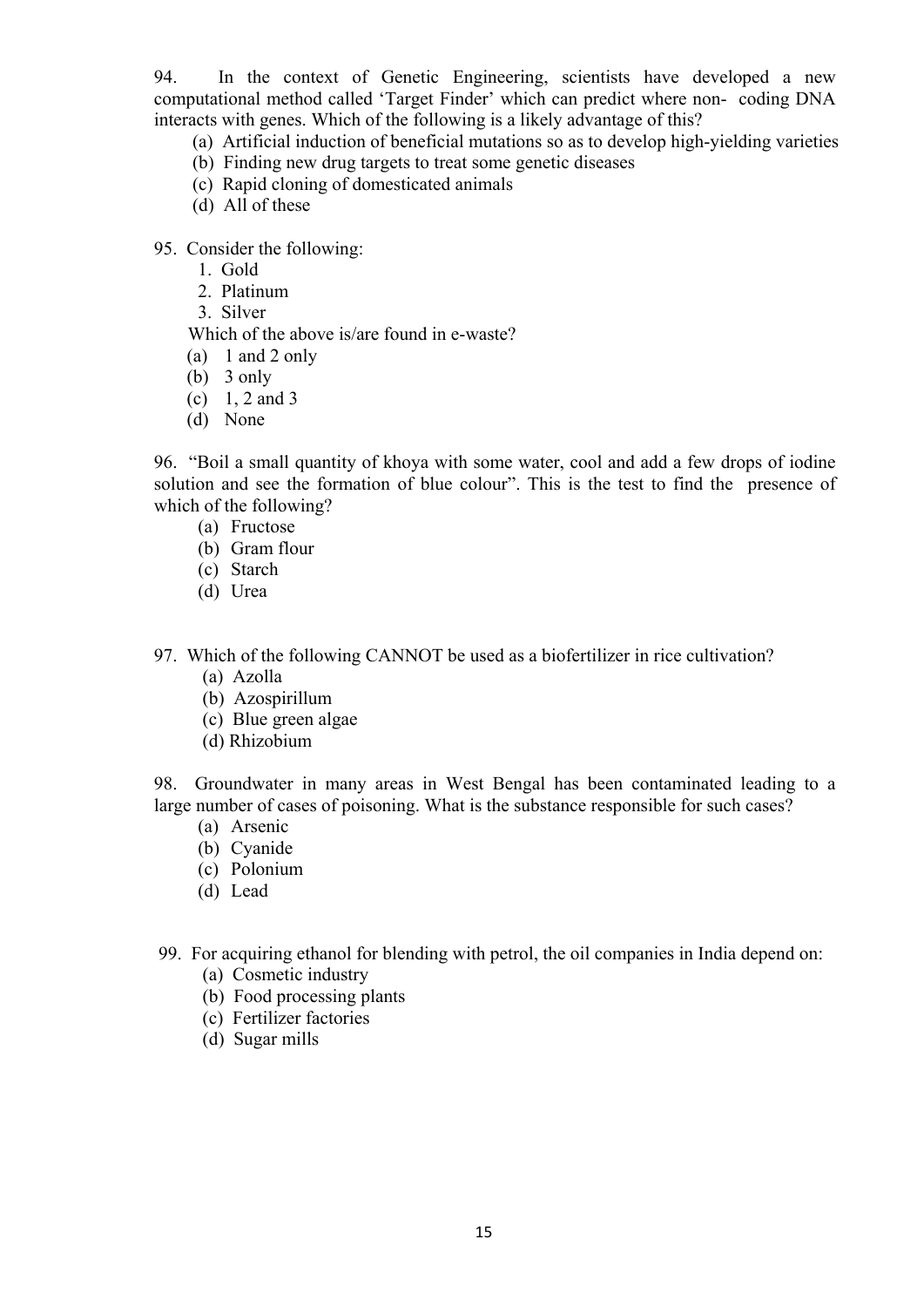100. Consider the following statements:

Targeted Delivery of Financial and Other Subsidies, Benefits and Services Act, 2016 aims to

- 1. strengthen the Pradhan Mantri Jan Dhan Yojana
- 2. provide funds for the relief of farmers

Which of the statements given above is/are correct?

- (a) 1 only
- (b) 2 only
- (c) Both 1 and 2
- (d) Neither 1 nor 2

## 101. The Pradhan Mantri Jan Dhan Yojna aims to promote:

- (a) Financial inclusion
- (b) Collateral security in housing for rural and urban poor
- (c) Cashless financial transactions
- (d) Financial literacy
- 102. The objective of the ''Paramparagat Krishi Vikas Yojana" is to promote:
	- (a) Conservation of groundwater
	- (b) Cultivation of wild varieties of cereal crops
	- (c) Dryland farming
	- (d) Organic farming
- 103. Which among the following is a very water intensive crop?
	- (a) Grapes
	- (b) Finger millet
	- (c) Sugarcane
	- (d) Wheat
- 104. Which of the following does nanoscience have applications?
	- 1. Drug delivery
	- 2. Electronics
	- 3. Food processing
	- 4. Water purification

Select the correct answer using the code given below:

- (a) 1 and 2 only
- (b) 1 and 3 only
- (c) 2, 3 and 4 only
- (d) 1, 2, 3 and 4

105. Which of the following is/are the exclusive powers of the Lok Sabha as compared to Rajya Sabha?

- 1. Introducing money bills
- 2. Passing a motion of no-confidence against the Council of Ministers

Select the correct answer using the code given below:

- (a) 1 only
- (b) 2 only
- (c) Both 1 and 2
- (d) Neither 1 nor 2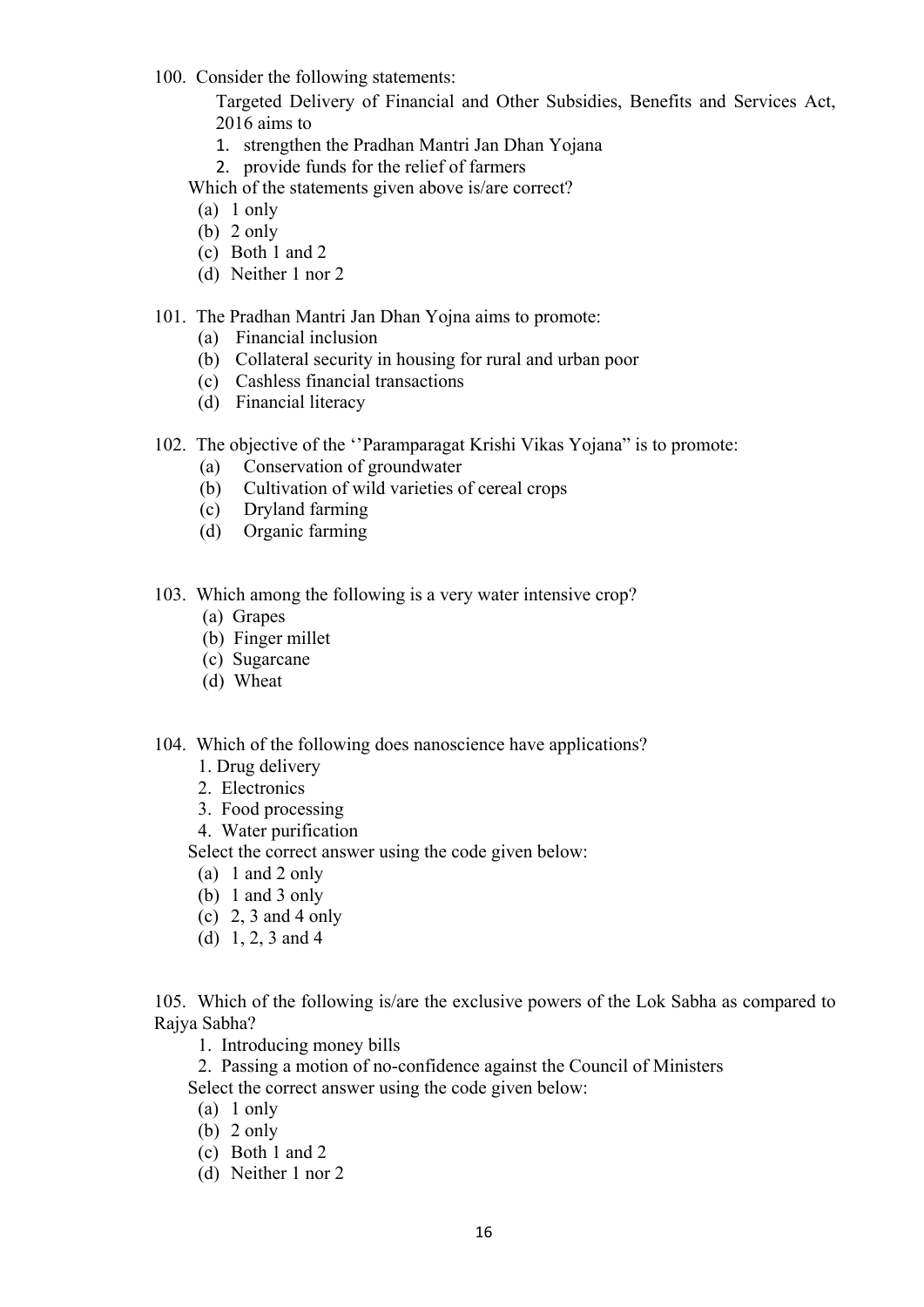106. Who among the following do not participate in the election of the President of India?

- (a) Elected members of Rajya Sabha
- (b) Elected members of Vidhan Sabhas
- (c) Elected members of Lok Sabha
- (d) Elected members of Vidhan Parishads
- 107. There is a popular opposition to the use of ''plastic microbeads". In the manufacture of which of the following are they used?
	- (a) Cosmetics
	- (b) Electronics
	- (c) Wooden furniture
	- (d) Synthetic textiles
- 108. Consider the following statements:
	- 1. In certain parts of India, the cultivation of opium is legally allowed.
	- 2. Opium gum is mixed with cluster bean gum in fracking technology that is used in the shale gas extraction.

Which of the statements given above is/are correct?

- (a) 1 only
- (b) 2 only
- (c) Both 1 and 2
- (d) Neither 1 nor 2

109. There is a worldwide protest against the use of hydrofluorocarbons. In which of the following household things are they used?

- (a) Air-conditioning machines
- (b) Cooking gas cylinders
- (c) Gas geysers
- (d) Microwave ovens
- 110. What is/are the objectives of Cartagena Protocol on Biosafety?
	- 1. Establishing or promoting *in-situ* conservation facilities for rare and endangered organisms
	- 2. Maintaining the worldwide network of gene banks for all the known flora and fauna

Select the correct answer using the code given below:

- (a) 1 only
- (b) 2 only
- (c) Both 1 and 2
- (d) Neither 1 nor 2

### 111. Consider the following animals:

- 1. Sloth bear
- 2. Jaguar
- 3. Hoolock gibbon
- Which of the above is/are found in India in their natural habitat?
- (a) 1 only
- (b) 2 and 3 only
- (c) 1 and 3 only
- (d) 1, 2 and 3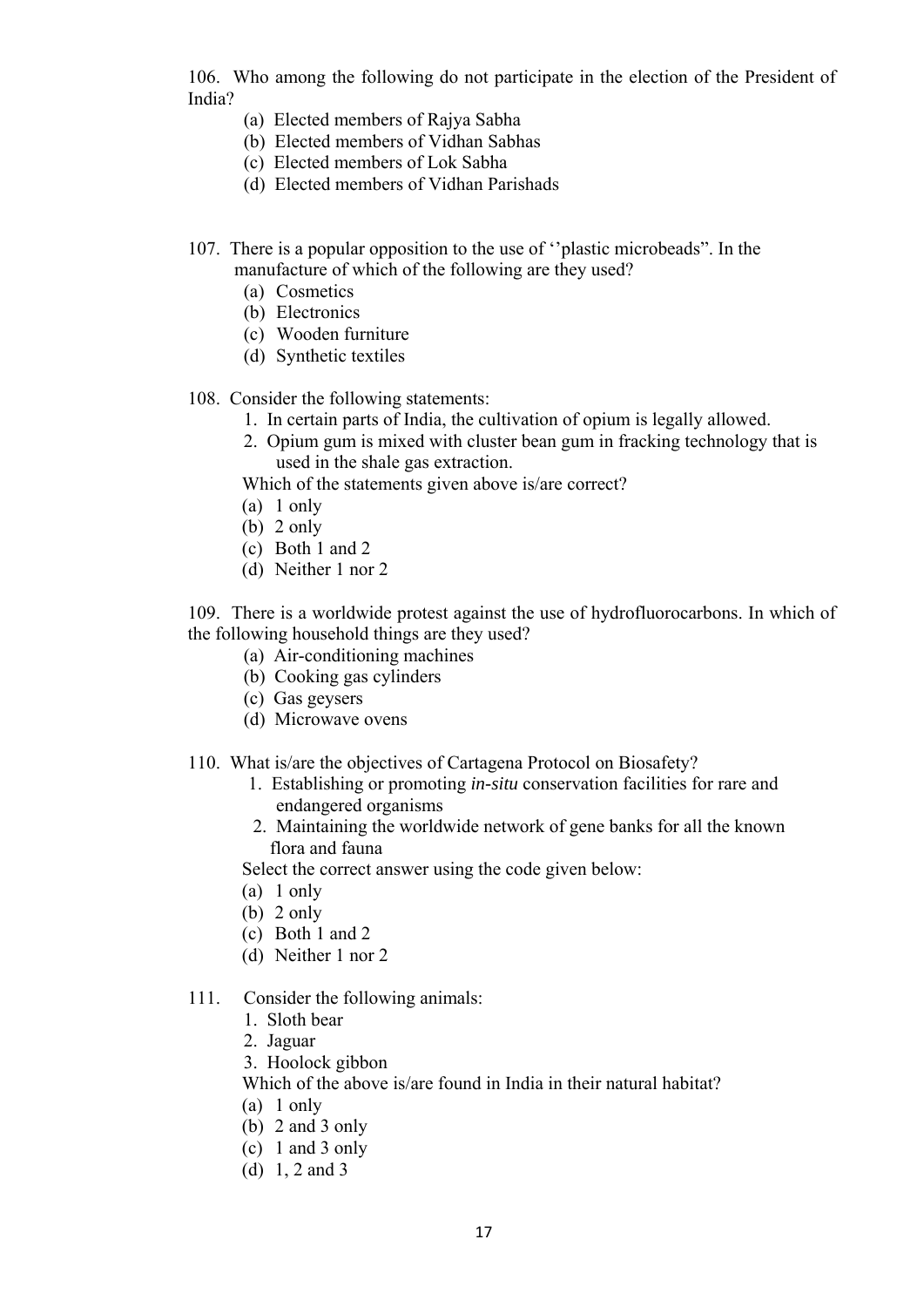- 112. Consider the following statements:
	- 1. Biodiversity is normally greater in the lower latitude as compared to higher latitudes.
	- 2. Along the mountain gradient, biodiversity is normally greater in the lower altitudes as compared to higher altitudes.

Which of the statements given above is/are correct?

- (a) 1 only
- $(b)$  2 only
- (c) Both 1 and 2
- (d) Neither 1 nor 2

### 113. Aflatoxins are formed by:

- (a) *Aspergillus flavus*
- (b) *Candida albicans*
- (c) *Cryptococcus neoformans*
- (d) *Coccidioides schenckii*

## 114. Consider the following districts:

- 1. Munnar
- 2. Mandi
- 3. Krishna
- Which of the above districts is/are well known for tea plantations?
- (a) 3 only
- (b) 2 and 3 only
- (c) 1 and 2 only
- (d) 1 only
- 115. 'Fly ash' is emitted from:
	- (a) Brick kilns
	- (b) Motor vehicles
	- (c) Sewage treatment plants
	- (d) Thermal power plants
- 116. Calcium carbide is used
	- (a) as rodent killer
	- (b) as insecticide
	- (c) for fruit ripening
	- (d) for lowering soil salinity
- 117. With reference to food additives, consider the following statements:
	- 1. Benzoic acid and sorbic acid function as antimicrobial agents.
	- 2. Citric acid is used to suppress browning of fruits and vegetables.

Which of the statements given above is/are correct?

- (a) 1 only
- (b) 2 only
- (c) Both 1 and 2
- (d) Neither 1 nor 2